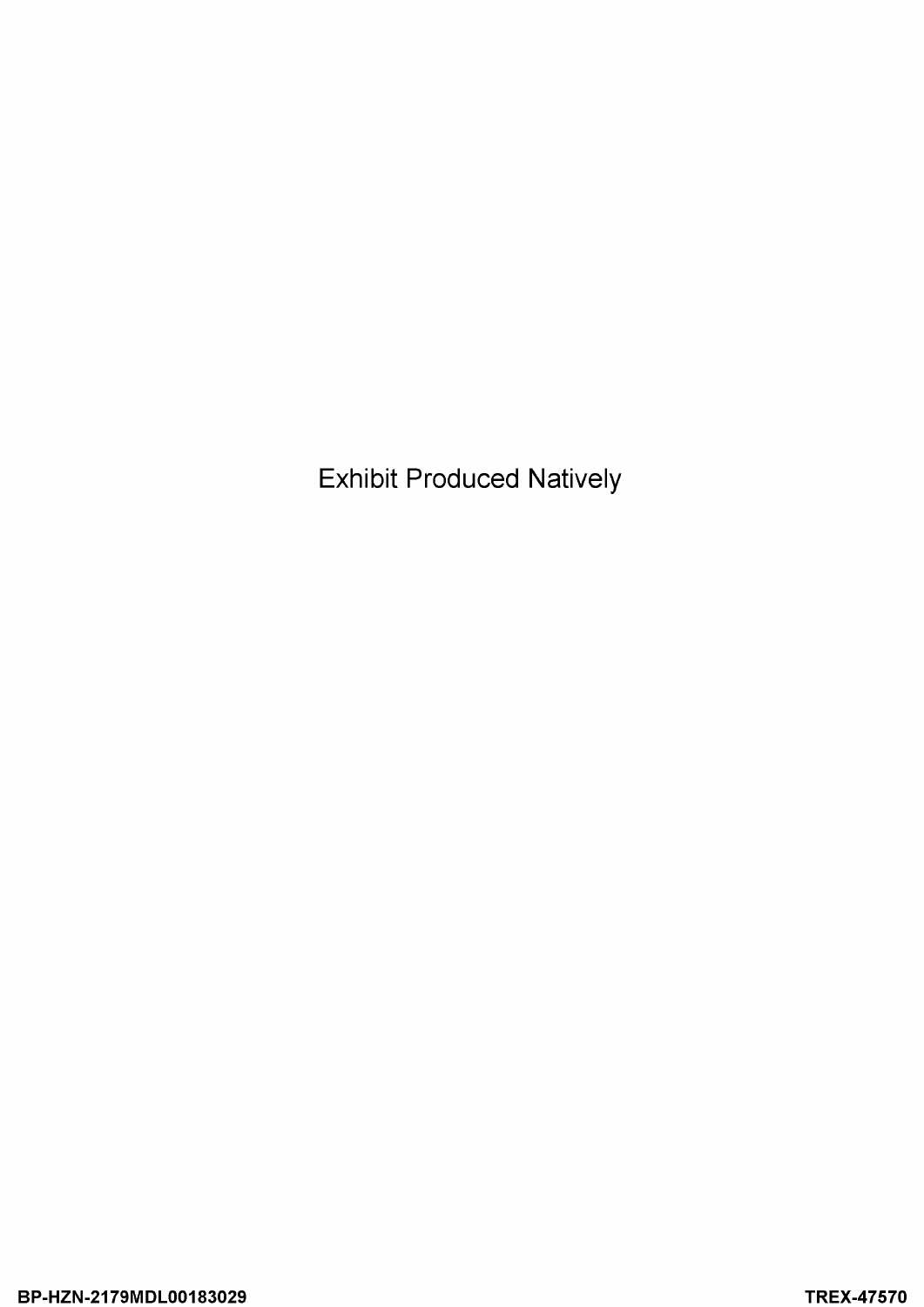

 $\mathbf{1}$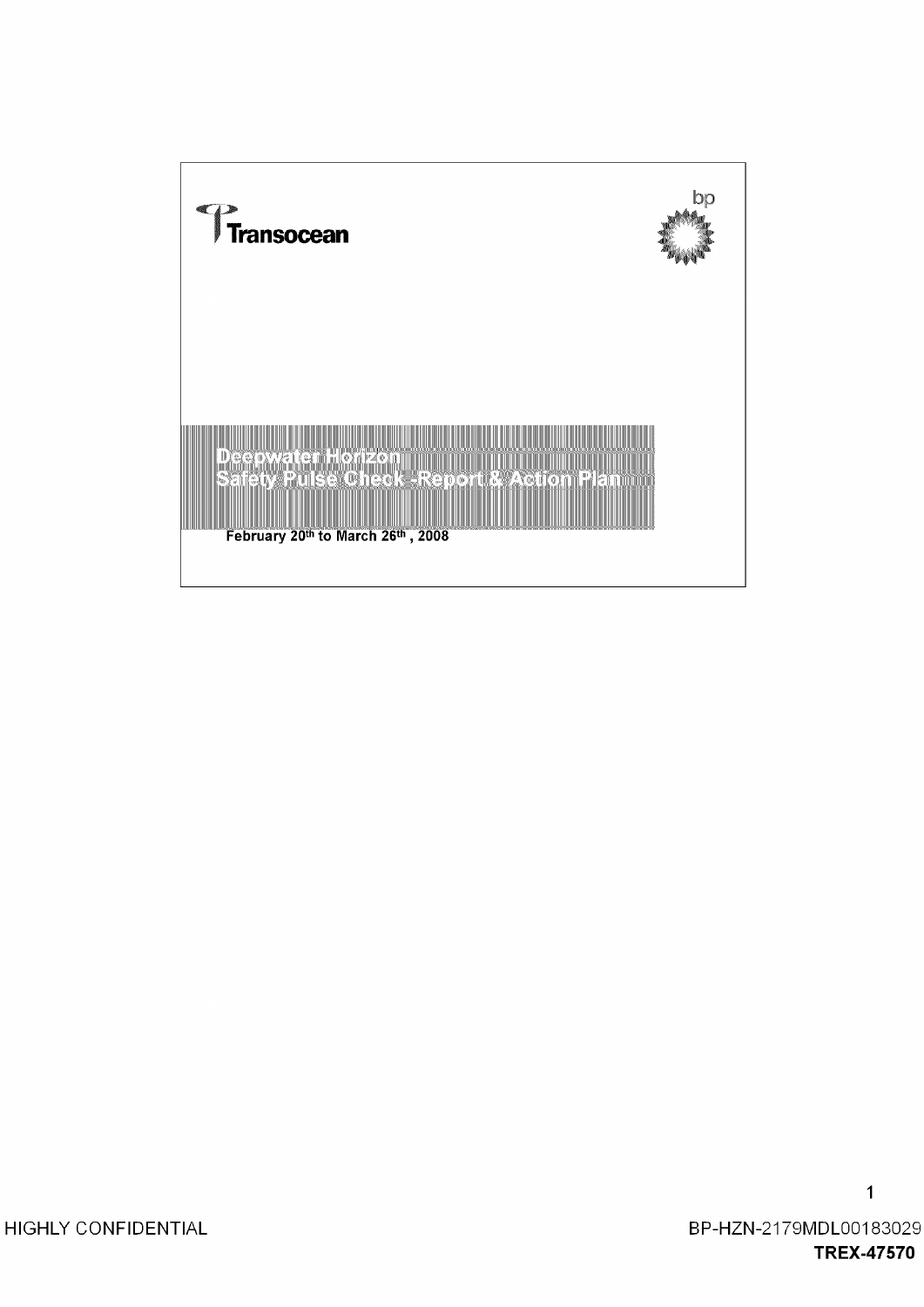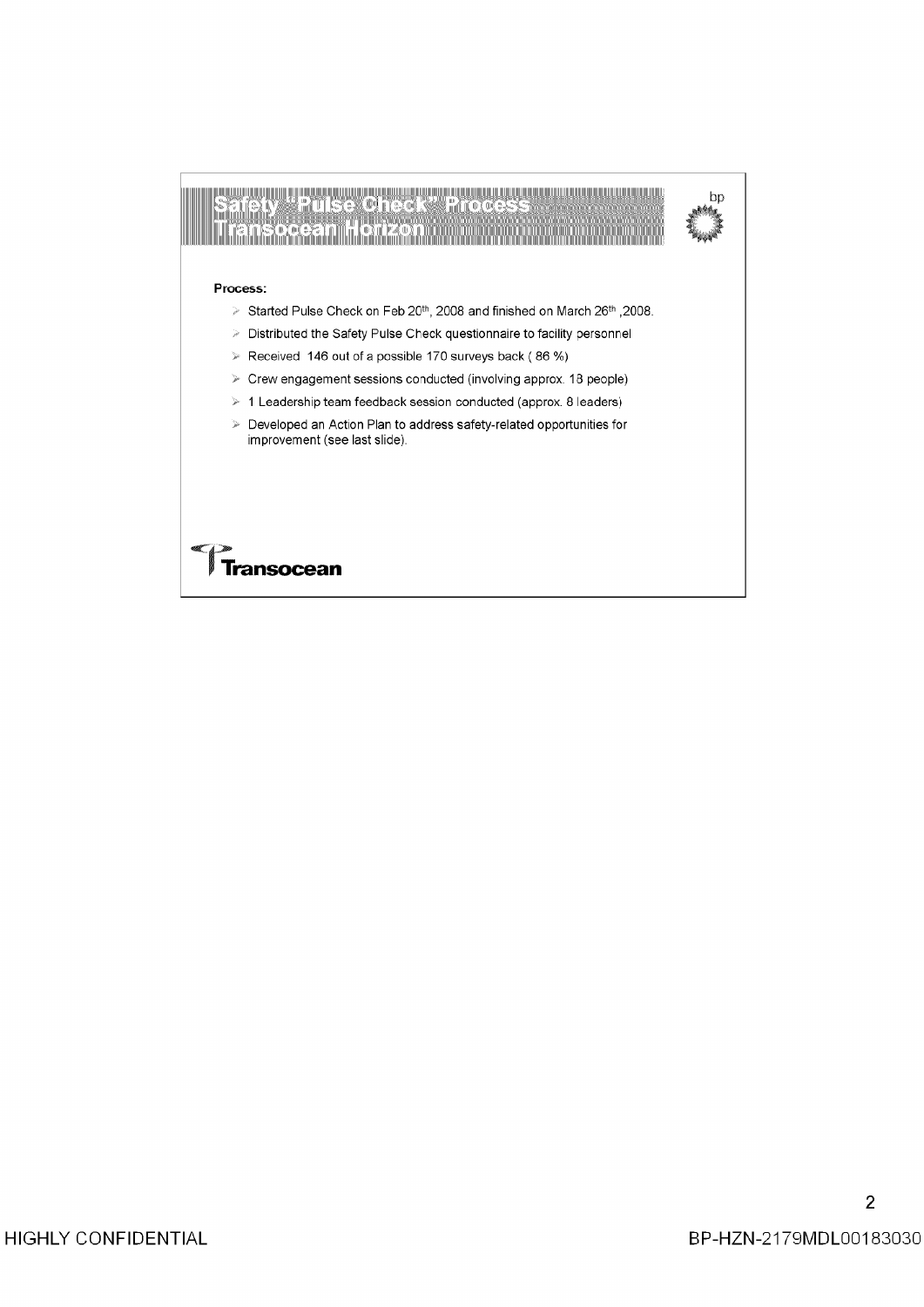| (0) - 1 1 7 (- 10 - 1 - 1 - 1 0 1 0 )                                                                                              |
|------------------------------------------------------------------------------------------------------------------------------------|
| Summary of positive feedback received from questionnaire & engagement sessions:                                                    |
| Strong performance and safety culture is imbedded.                                                                                 |
| <b>Excellent team work between Transocean, 3rd party, and BP personnel.</b>                                                        |
| Excellent problem solving with emphasis on doing the job safely also.                                                              |
| All rig personnel are very proud of safety and performance history.                                                                |
| STOP the job culture was noted as very strong by all personnel interviewed.                                                        |
| Mo confusion over when and to whom to report incidents.                                                                            |
| Good reporting culture on the rig - everyone knows to report everything.                                                           |
| $\cdot$ Crews understand and accept hand safety programs - HERO, new glove program, etc.                                           |
| $\mathbf P$ BP, TOI, 3rd parties are doing a good job of trying to provide the right gloves and comply fully<br>with all programs. |
| Hazard Hunts with crews taking photos and presenting the findings are working well. Not only<br>hands but DROPs also.              |
|                                                                                                                                    |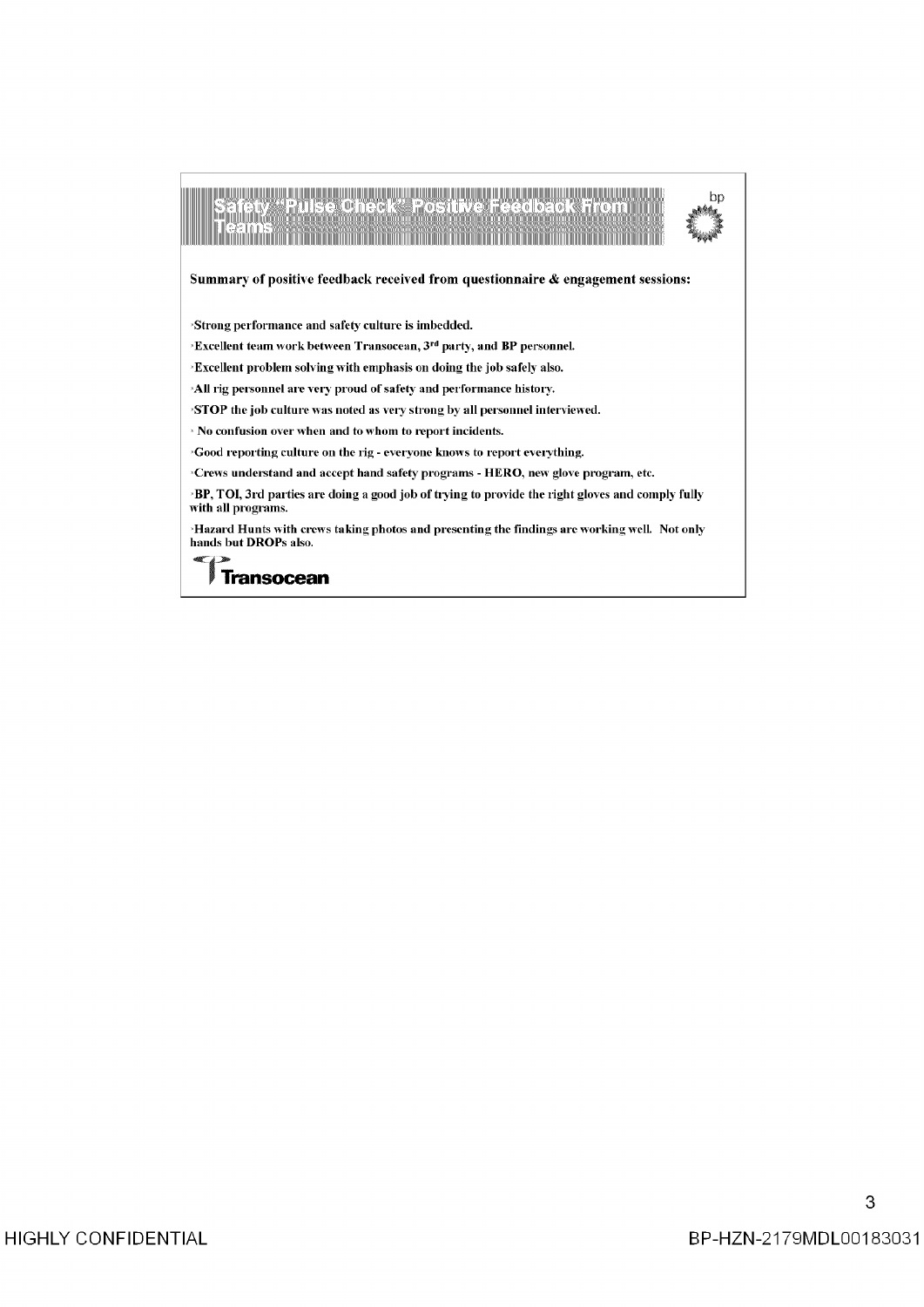| lise Oneek" Positive Feedback                                                                                     |  |
|-------------------------------------------------------------------------------------------------------------------|--|
| Summary of positive feedback received from questionnaire & engagement sessions:                                   |  |
| <i><b>Cood Team work across all departments on rig, ie. Marine, Drilling, Deck.</b> <math>\overline{a}</math></i> |  |
| <sup>3</sup> Galley LCD TV is good source of HSE information.                                                     |  |
| Designated time to do start tours are given each tour.                                                            |  |
| <b>THINK</b> culture is well established on the rig.                                                              |  |
| <b>Most jobs have THINK drills performed.</b>                                                                     |  |
| There seems to be good participation of everyone involved in the job.                                             |  |
| Written and TSTP are being done more often in the last year.                                                      |  |
| <b>TSTPs are being updated and improved.</b>                                                                      |  |
| $\cdot$ Good third party participation - just as engaged as TOI.                                                  |  |
| Mentor program works - doing a good job of teaching new hands START philosophy/practice.                          |  |
|                                                                                                                   |  |
|                                                                                                                   |  |
|                                                                                                                   |  |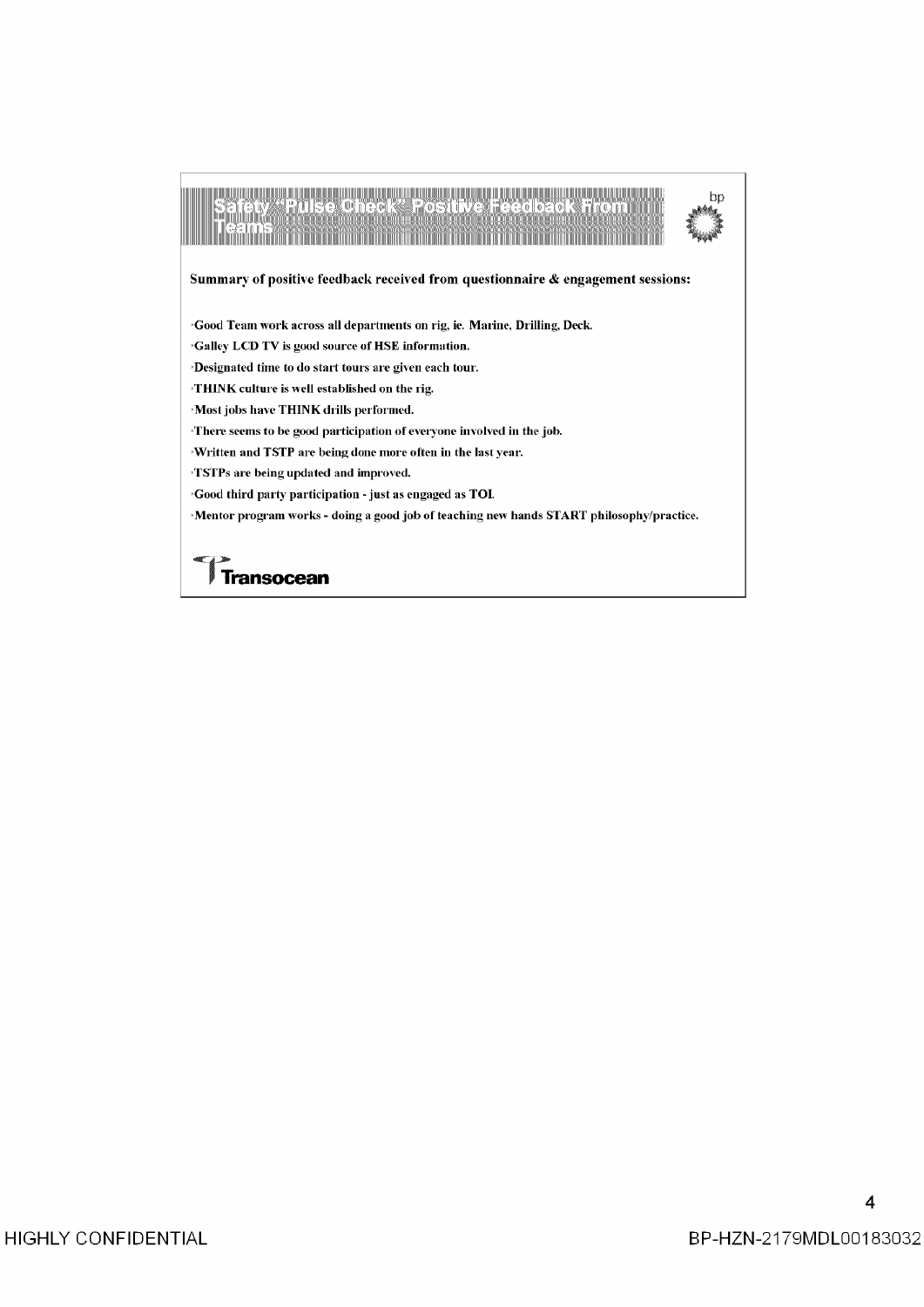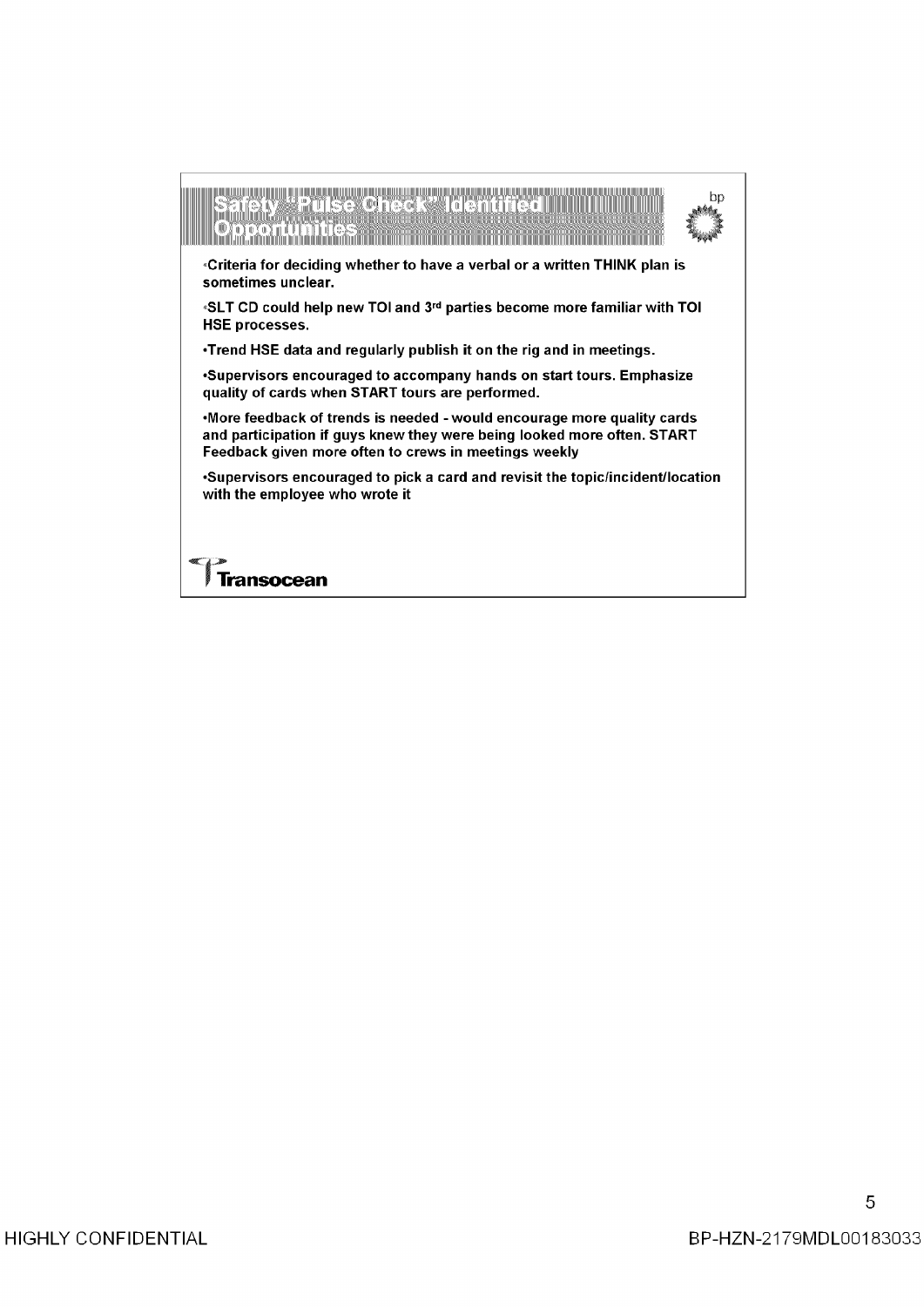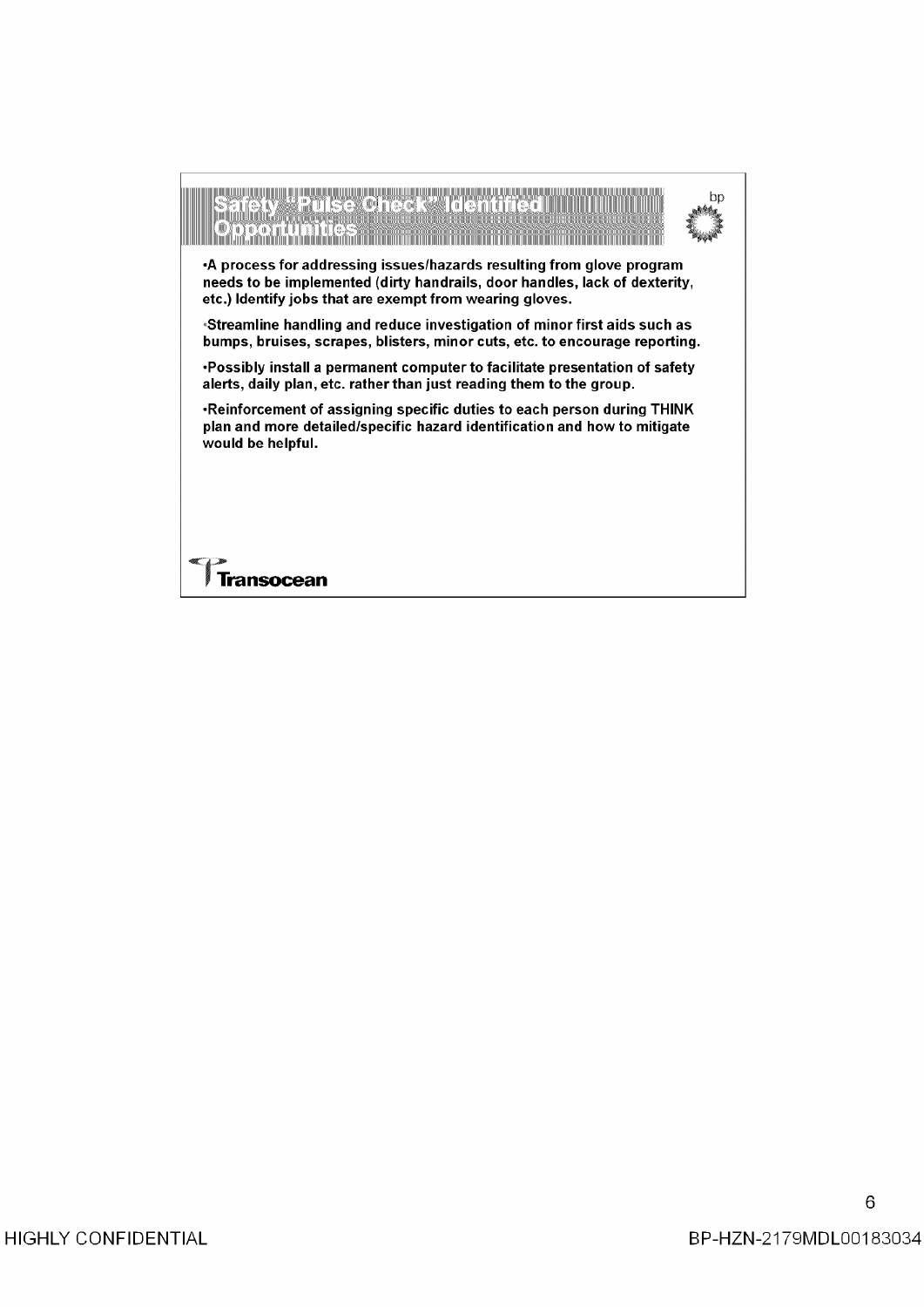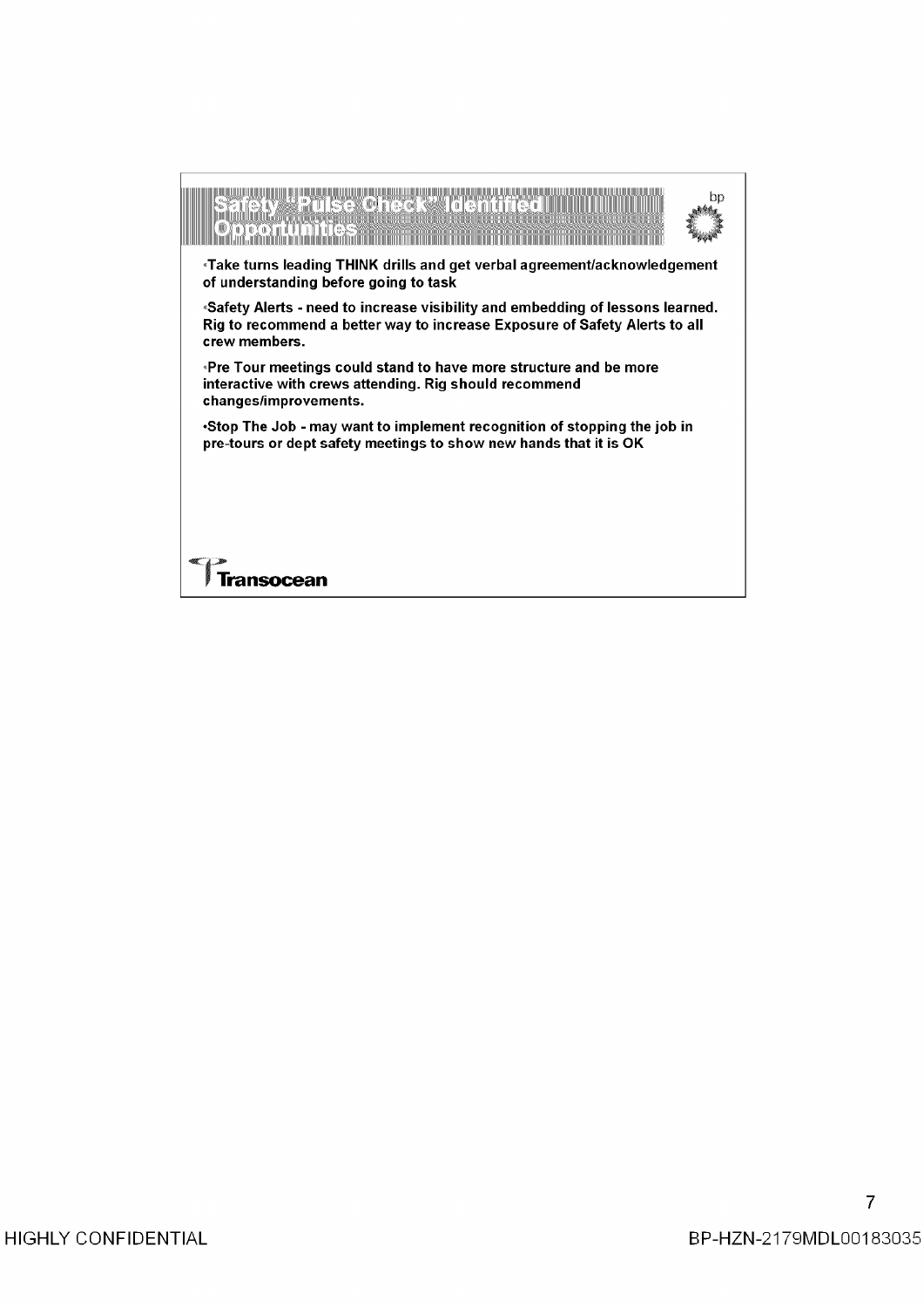|                    | <b>EXECTED</b><br>zon minimilili                                                                                         |                                            |                    |
|--------------------|--------------------------------------------------------------------------------------------------------------------------|--------------------------------------------|--------------------|
| #                  | ACTIONS TO ADDRESS GAPS & PROMOTE CONTINUOUS SAFETY<br><b>IMPROVEMENT</b>                                                | <b>Resp Person</b>                         | <b>Target Date</b> |
| $\mathbf{1}$ .     | Identify personnel for Transocean Safety Leadership Class for all crew<br>members.                                       | <b>Horizon RSTC</b>                        | April 25th<br>2008 |
| 2.                 | Feedback given weekly by HSE personnel on START and SOC trending data.                                                   | RSTC, OSA, BP<br><b>HSE Advisor</b>        | April 25th<br>2008 |
| 3.                 | Review glove policy with the objective to clarify the requirements.                                                      | <b>Offshore</b><br>Installation<br>Manager | April 25th<br>2008 |
| $\boldsymbol{4}$ . | Review 1st Aid reporting and response process to ease and encourage<br>reporting of minor 1 <sup>st</sup> Aid incidents. | <b>BP and TOI</b><br>Houston               | TBD                |
| 5.                 | Expand Hazard Hunt photo learning process with Supervisors and Crews.                                                    | RSTC, OSA, BP<br><b>HSE Advisor</b>        | Ongoing            |
| 6.                 | Re-emphasize dedicated START Tours with Supervisors / Crew and dedicated<br>time for START process.                      | Horizon<br><b>Supervisors</b>              | April 25th<br>2008 |
| $\overline{r}$ .   | Recommend a solution on how to encourage Stop the Job participation.                                                     | Offshore<br>Installation<br>Manager        | June 25th<br>2008  |